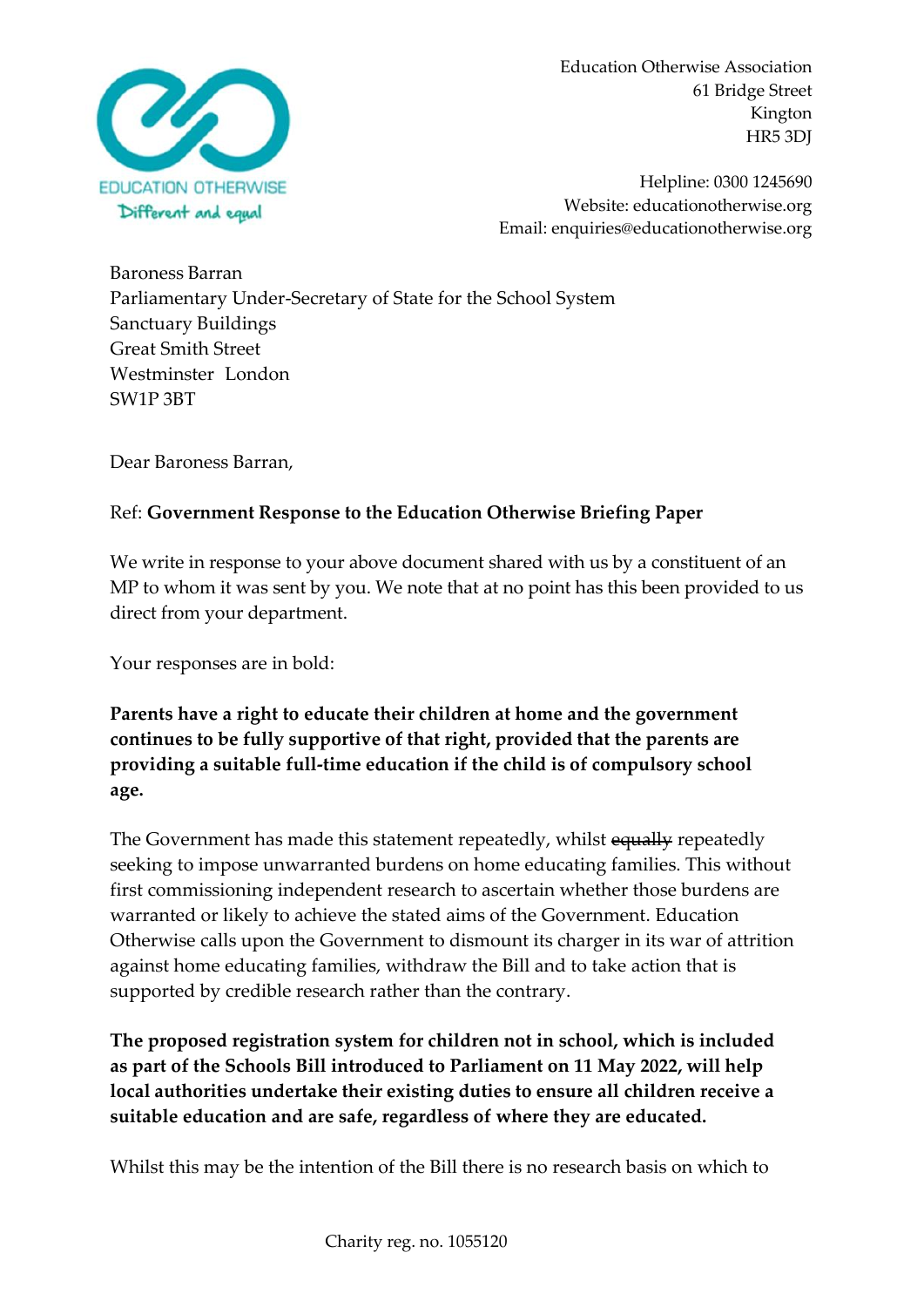

Helpline: 0300 1245690 Website: educationotherwise.org Email: enquiries@educationotherwise.org

suggest that the effect will be as intended. Research in regions where compulsory registration has been introduced, finds that registration leads to fewer children being known to authorities. Responses to registration which are viewed as punitive in nature, drive a significant reduction in known families. Specifically, one study suggests that up to 85 per cent of home educators in one Australian state are unregistered, often because of a registration system that is viewed as punitive in nature (see for example Moriarty 2017 and English 2021).

# **We hope that our response, below, to the briefing paper will help alleviate Education Otherwise's key concerns, and correct some misconceptions around the effect and intention of the proposals.**

It is difficult to alleviate concerns in the face of a bill which relies to a great extent on the expressed intentions of the DfE, the validity of those intentions and more pertinently their reliability in the face of the facts.

Education Otherwise was assured (as were home educating families) that the insertion of section 436a into the Education Act 1996 would not be an issue of concern, because it did not apply to home educated children and there was no intention that it would. Notwithstanding, the 2019 Elective Home Education Departmental Guidance for Local Authorities bases its whole approach on the DfE's statement that s436a does indeed apply to home educated children and that the DfE will '*be happy to support local authorities to test the boundaries of current case law'*, a statement to which it has adhered and has been content to use public funds to achieve a clearly politically motivated end. When this was raised with senior civil servants at the DfE, Education Otherwise was advised that the DfE is allowed to change its mind.

Education Otherwise hears daily from parents and other stakeholders who simply do not trust the DfE.

**Firstly, the paper states that the legislation carries an implication of a requirement for consent to remove children from the school roll to home educate. This is not the case; parents normally do not need the permission of the school or local authority to home educate. Rather, parents that wish to withdraw their child from school to home educate them should notify the school that the child is receiving**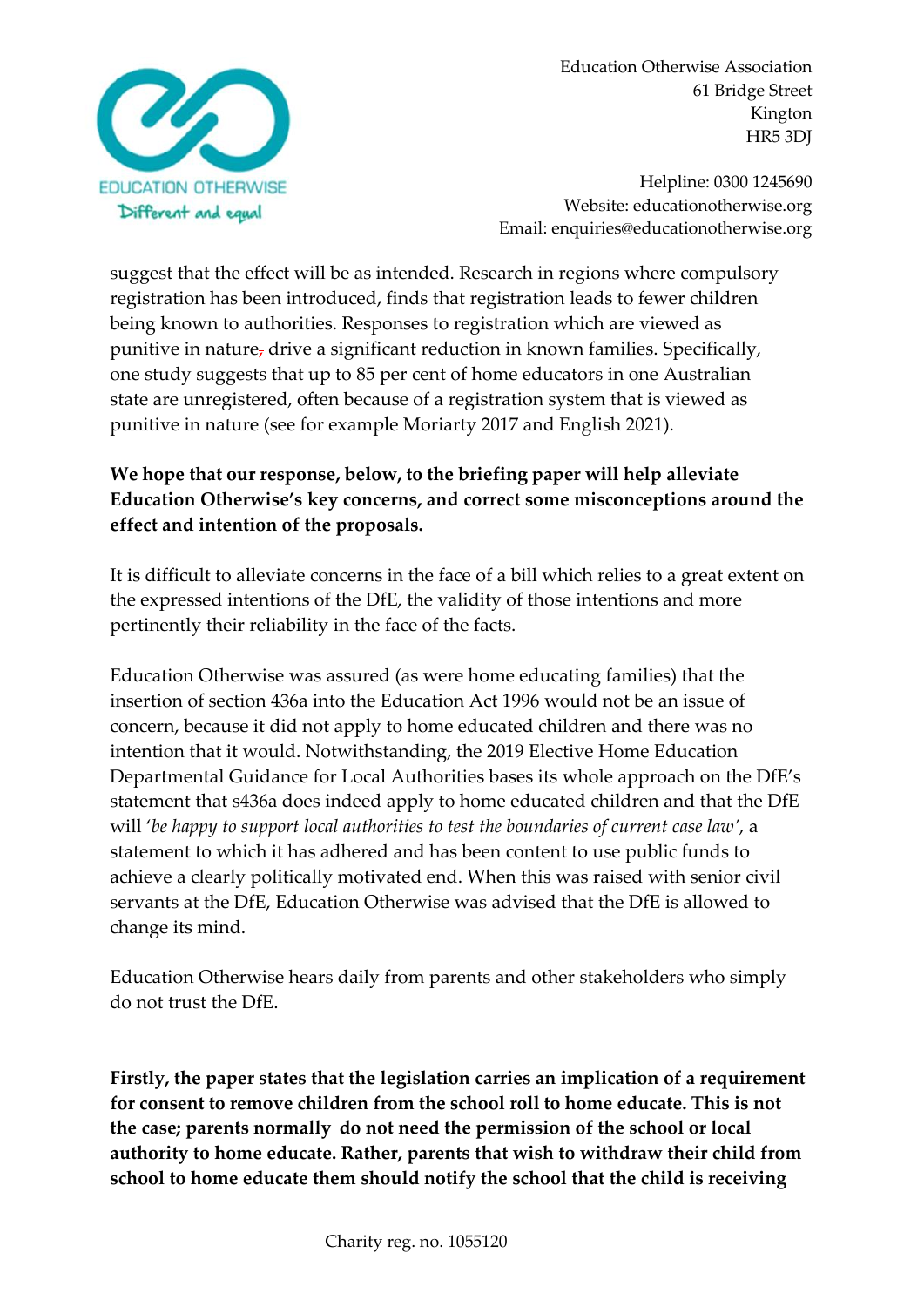

Helpline: 0300 1245690 Website: educationotherwise.org Email: enquiries@educationotherwise.org

#### **education otherwise than at school.**

Education Otherwise is fully aware that there is no requirement to obtain consent to remove a child from the school roll to be home educated, unless the child is in a special school by arrangement of the local authority. Nonetheless, the Bill carries that implication. See Clause 48:

*'(5) Condition C is that— (a) the child is not a registered pupil at a relevant school, or (b) the child is a registered pupil at a relevant school but the proprietor of the school has arranged or agreed that— (i) the child will receive education otherwise than at that or any other relevant school, and (ii) the child will be absent for some or all of the time when the child would normally be expected to attend the relevant school'*.

The clear intent of this part is that it will apply to children who are flexi-schooled (despite them being registered in a school already); intent does not remove implication. Documents that are covertly or overtly written loosely are the friends of those who wish to achieve their private ambitions despite reality.

You will be aware that the DfE produced a blog during Covid lockdown to state: '*If you think EHE might be in the best interests of your child, the Government expects your LA to coordinate a meeting with you involving your child's school and social workers where appropriate'*. The DfE confirmed unequivocally that such a meeting was the choice of the parent and yet, when asked to amend the blog to make this clear, has steadfastly declined to do so. The outcome of this badly written blog is that Education Otherwise frequently receives calls for help from parents for whom schools are refusing to remove the child from the roll unless they agree to a meeting. These parents receive threats of fines and attendance proceedings and they are subjected to unwarranted visits at their home by teachers demanding entry, or sight of the child and this despite acting entirely legally. The refusal of the DfE to write a clear communique whilst know of the confusion and distress that the lack of clarity causes is a clear indication of pursuing detrimental intent.

Legislation must be tightly drafted and not able to be misconstrued. The Bill must state that clearly that no consent is required.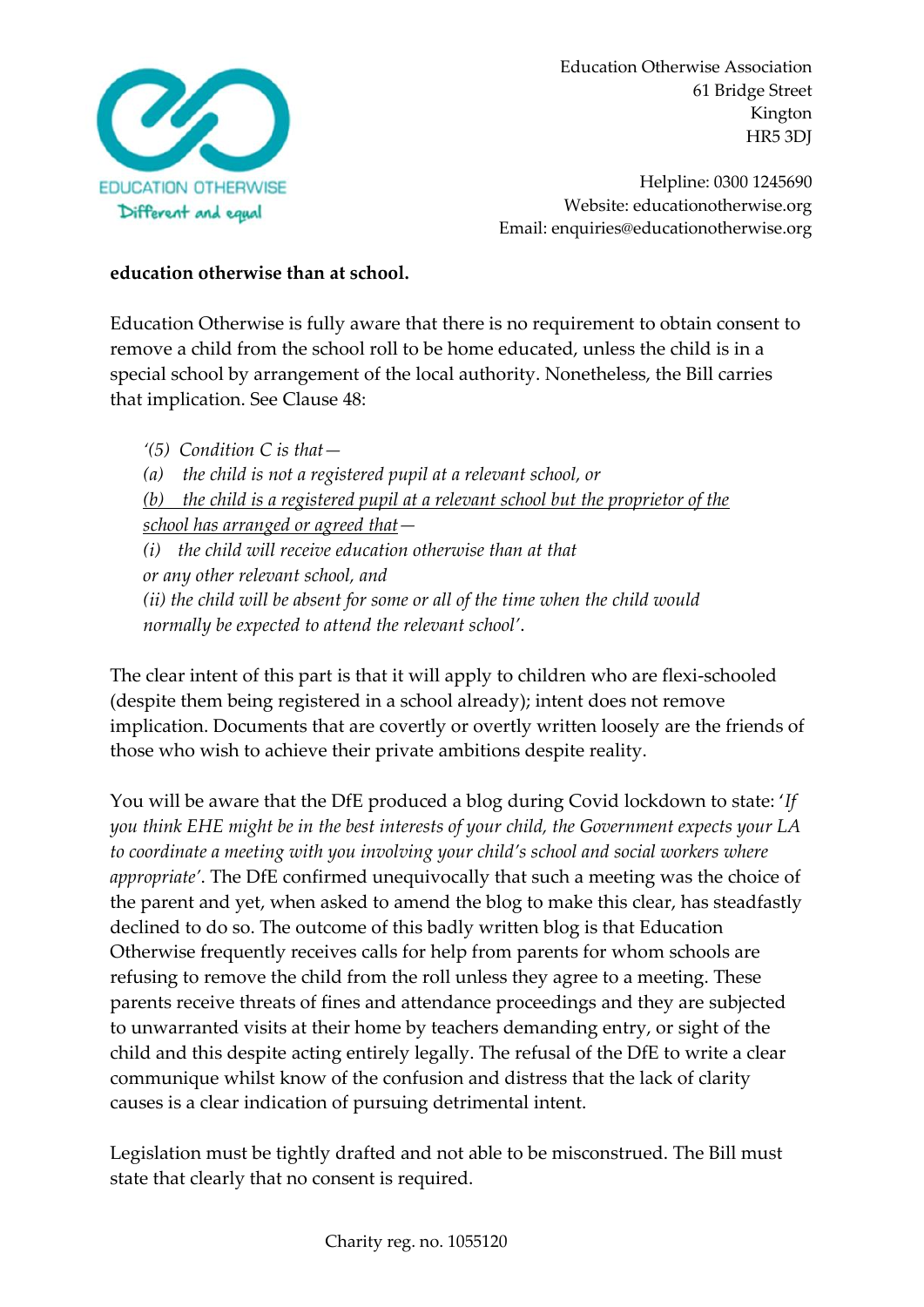

Helpline: 0300 1245690 Website: educationotherwise.org Email: enquiries@educationotherwise.org

[https://educationhub.blog.gov.uk/2020/10/20/all-you-need-to-know-about-home](https://educationhub.blog.gov.uk/2020/10/20/all-you-need-to-know-about-home-schooling-and-elective-home-education-ehe/)[schooling-and-elective-home-education-ehe/](https://educationhub.blog.gov.uk/2020/10/20/all-you-need-to-know-about-home-schooling-and-elective-home-education-ehe/)

**The paper asks for domestic abuse survivors to be exempt from the duty to provide information. We fully appreciate the concerns of domestic abuse survivors in providing personal details, and have engaged closely with stakeholders on this issue to ensure the right safeguards are in place. The information held in registers will be protected under GDPR. The Bill only enables data to be shared with prescribed categories of persons, set out in regulations, when the local authority considers it appropriate to do so for the purposes of promoting or safeguarding the education or welfare of a child. The department will make data protection a strong focus in the local authority statutory guidance and will continue to engage with stakeholders on this topic and learn from existing safeguarding systems.**

Whilst it is correct that the Bill only enables data to be shared *'when the local authority considers it appropriate to do so'* therein lies the rub. Education Otherwise is aware of recent and current cases where local authority staff have disclosed data to an abusive former partner, putting children and parents at risk. Furthermore, the DfE has announced its intention to ensure that all pupil data is held electronically and the ease with which such systems can be accessed is well known. This is compounded by the fact that local authorities have released sets of data in error on numerous occasions in recent years, including personal addresses of parents and children. Abuse victims cannot rely on the local authority to protect their data and should be exempt from any iteration of the Bill that we are left with.

**The paper's claim that local authorities can ask for any other information they consider appropriate for their registers is inaccurate. LAs will only be able to require parents to provide them with the information prescribed in legislation. However, LAs may record any other information in their registers they consider appropriate and have collected through other channels (but this does not mean they can require families to provide any other information they consider appropriate).**

Again, this relies on the DfE to set restrictions and its good intentions in doing so,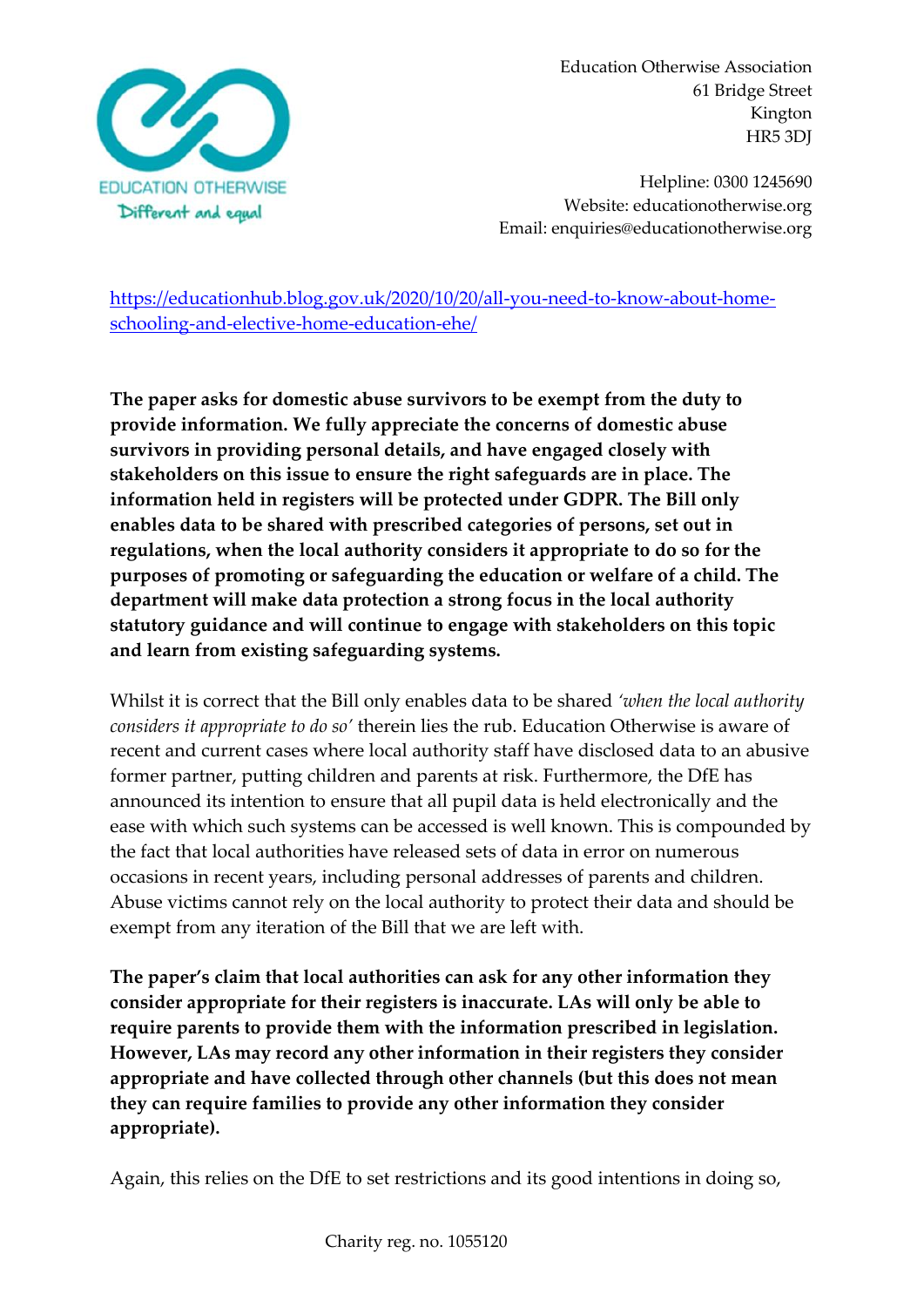

Helpline: 0300 1245690 Website: educationotherwise.org Email: enquiries@educationotherwise.org

neither of which can be relied on.

The Baroness is also, surely aware of the facts of local authority conduct in respect of details of children who have left their areas? When a parent leaves a local authority area, the local authority is entitled to record details of where the parent has moved to, but there is no duty upon the parent to provide that information to the authority. Notwithstanding, local authorities access data which they have no right to access such as medical, housing, benefits and council tax data, in order to locate the details of those families. This extends to deliberately misleading police officers and social workers into believing that the child is at serious risk of harm, purely on the basis that the local authority does not have a new address, in cases where that authority had no prior welfare concerns for the child. This conduct extends to cases where the parent has not only left the authority area, but where they have left the jurisdiction of the UK.

Local authorities will base demands for unwarranted information on this provision which should be removed from the Bill.

**The paper suggests that the provision of information to local authorities creates duties on parents which the parent may not reasonably be able to fulfil. The duty requires parents to inform the local authority that a child is eligible for registration and provide the local authority with information prescribed in legislation, such as the child's name, date of birth, and home address. We will continue to engage with stakeholders to understand any practical difficulties that the minority of parents may face in providing this information to ensure that the registers work for everyone.**

The fact remains that the Bill does create duties on parents which the parent may not reasonably be able to fulfil and in doing so creates reliance on the DfE to properly approach such cases in the future. That is simply not good enough as parents cannot rely on the good intentions of the DfE because experience supports the contrary. The time to consult on such requirements and to insert measures to alleviate this difficulty, is prior to the Bill being put before the House, not in retrospect. The Bill should be withdrawn until this mater is addressed.

## **On the paper's claim that the definition of out-of-school education providers is**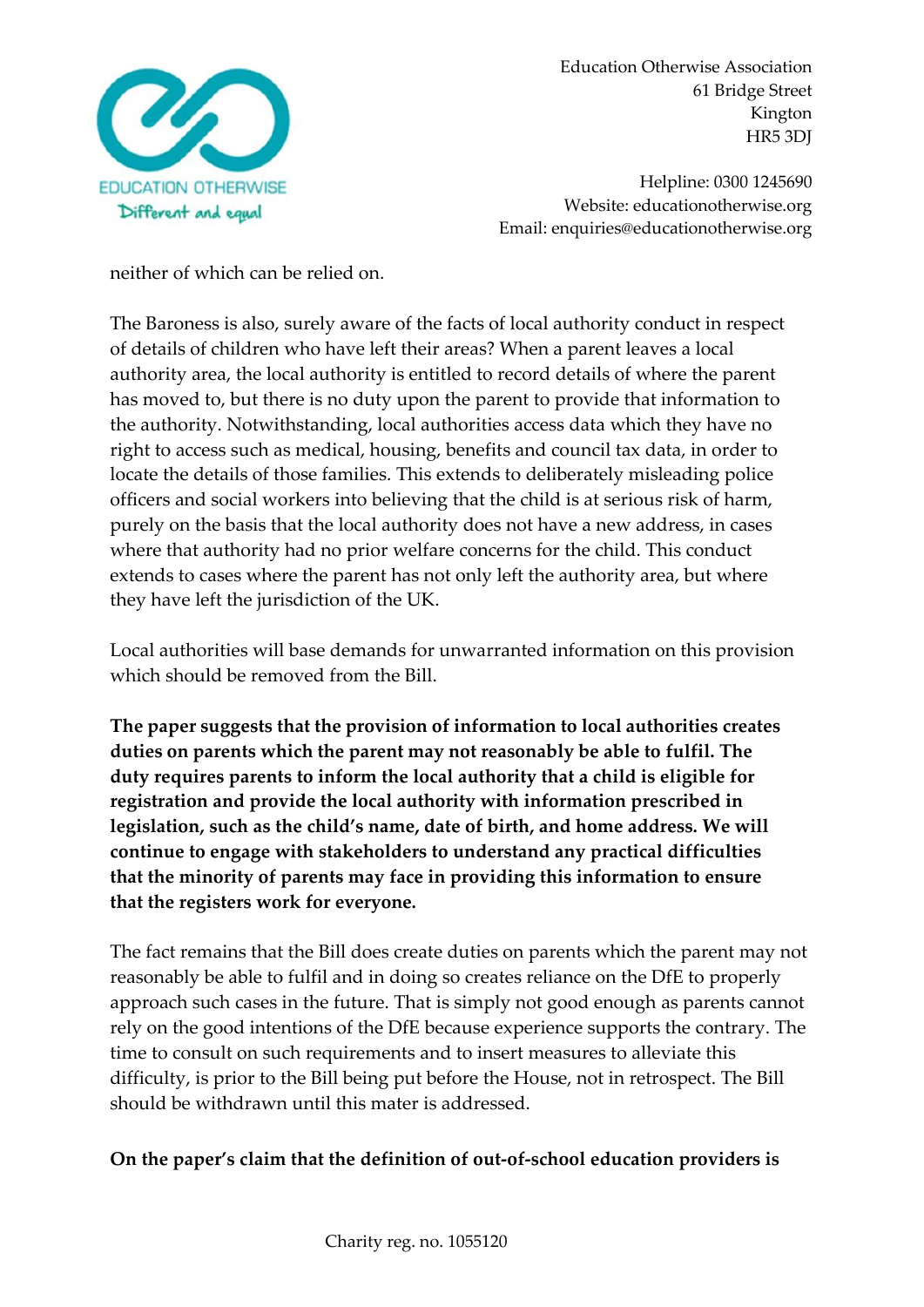

Helpline: 0300 1245690 Website: educationotherwise.org Email: enquiries@educationotherwise.org

**too broad, a threshold to be set out in regulations will ensure that the duty to provide information only targets those providers that are used for a substantial proportion of a child's education. Regulations will also create exceptions to the duty on providers of out-of-school education to provide information, so that some types of providers are not inadvertently subject to the duty; for example, we would intend to exempt groups of home-educating parents who come together to teach their own and their friends' children collaboratively. Furthermore, the information can only be requested when a local authority reasonably believes an eligible child or children are attending.** 

The Baroness again returns to the intentions of the DfE to exercise its discretion after the fact. We reiterate that evidence makes clear that such intentions cannot be relied on and the legislation should and must carry these exemptions.

To suggest that the reasonable beliefs of a local authority can be relied upon suggests that the nearly 19,000 parents who have raised concerns to our service in recent years, over local authority unreasonable behaviour, are wrong to be skeptical. Education Otherwise knows from experience that whilst some local authority staff are reasonable and in many cases excellent, alarmingly we can point to between 40 and 50 areas where this is simply not the case.

**Where a parent or provider disagrees that a local authority's belief is reasonable or evidenced, they are able to contact the Local Government and Social Care Ombudsman if they believe a local authority has not acted as per law and guidance. The Education Act 1996 also gives the Secretary of State powers to intervene when a local authority exercises their functions under that Act unreasonably or fails to comply with duties under that Act.**

Education Otherwise is at a loss to understand how this claim can continue to be made in the face of the evidence. The Local Government Ombudsman declines to examine most aspects of home education cases, save for those cases where it will agree to examine whether a local authority is following its own policy. It will not consider whether that policy is legal, or reasonable. Directing complainants in the direction of the Ombudsman is therefore disingenuous.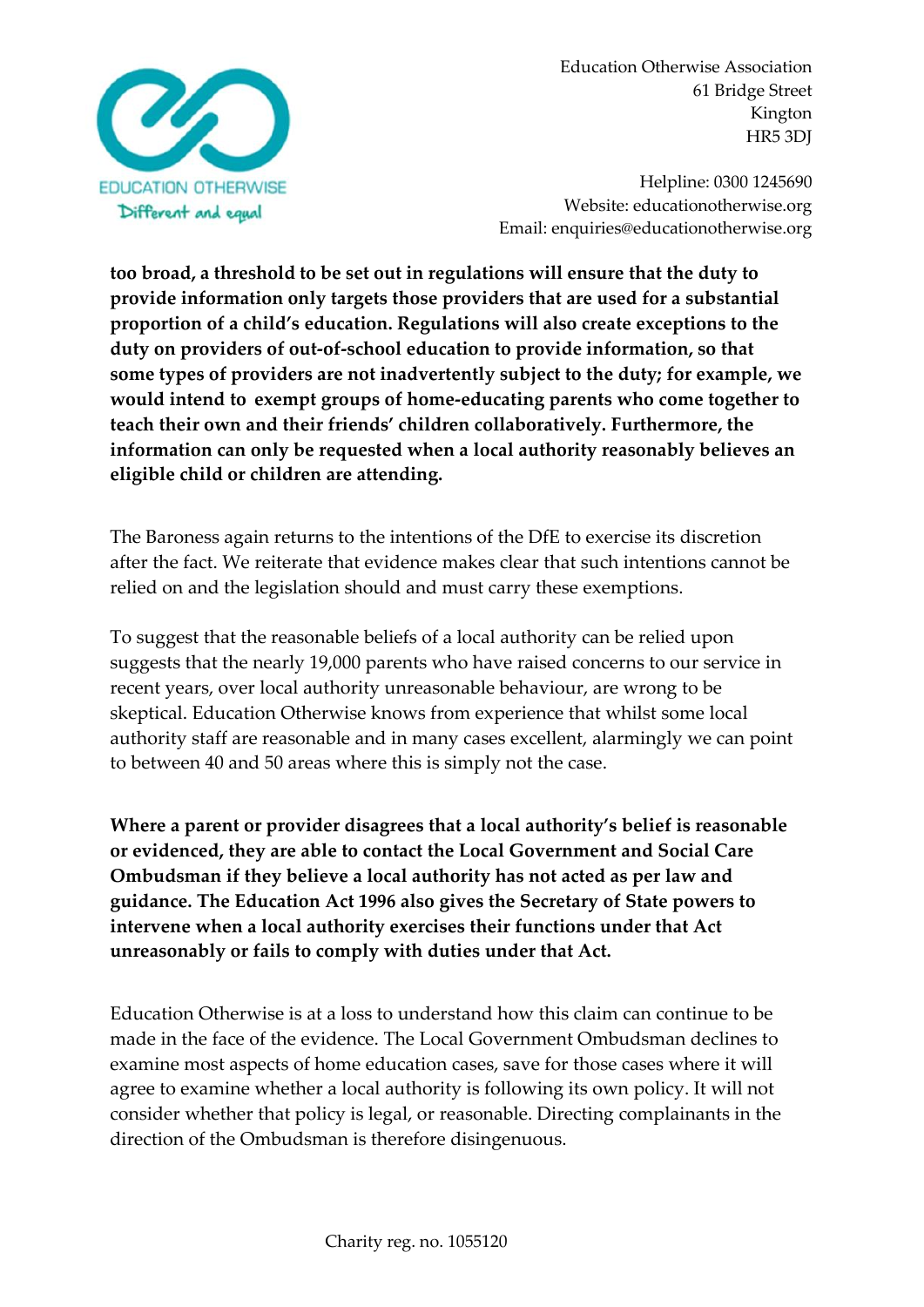

Helpline: 0300 1245690 Website: educationotherwise.org Email: enquiries@educationotherwise.org

The Secretary of State has not on any occasion acted to revoke a School Attendance Order (SAO) served on a home educating parent in the 8 years for which it holds records and, in our experience, it has not done so at any point in many years prior to those records. Local authorities are currently serving SAOs on parents for such petty reasons as the parent exercising a right to decline to provide a copy of a GCSE certificate for a 15 year old child. The DfE has on a few occasions acted on the complaints of parents in recent years, but it is extremely rare for them to do so and only in the most blatant and extreme of cases.

There is no viable means of complaint for home educating families and Education Otherwise asks that they be given the right of access to first tier tribunal.

**The paper claims that the new measures give local authorities the right to disclose information held in their registers to anyone they wish. This is incorrect. Data protection law applies to this information as it applies to other personal data, and the Bill only provides for it to be shared with prescribed persons, when the local authority considers it appropriate to do so for the purposes of promoting or safeguarding the education or welfare of a child. The persons to whom this information can be given will be set out in regulations after a consultation.**

Again, home educating parents are left reliant on the reasonableness of local authorities and Education Otherwise has seen evidence that local authorities have unlawfully disclosed data to abusive former partners, outside agencies and on several occasions, sets of data have been sent in error to individuals. The Bill should not include such a widely drawn provision.

**The paper raises that there are no real means to revoke a school attendance order (SAO). The Secretary of State considers each request to direct a local authority to revoke an SAO individually and makes a balanced judgement based on the information available. We want every child to be in receipt of a suitable education and in cases where there is sufficient evidence that parents can provide a suitable education outside of school, the Secretary of State will use the power to direct the local authority to revoke an SAO relating to that child's education.**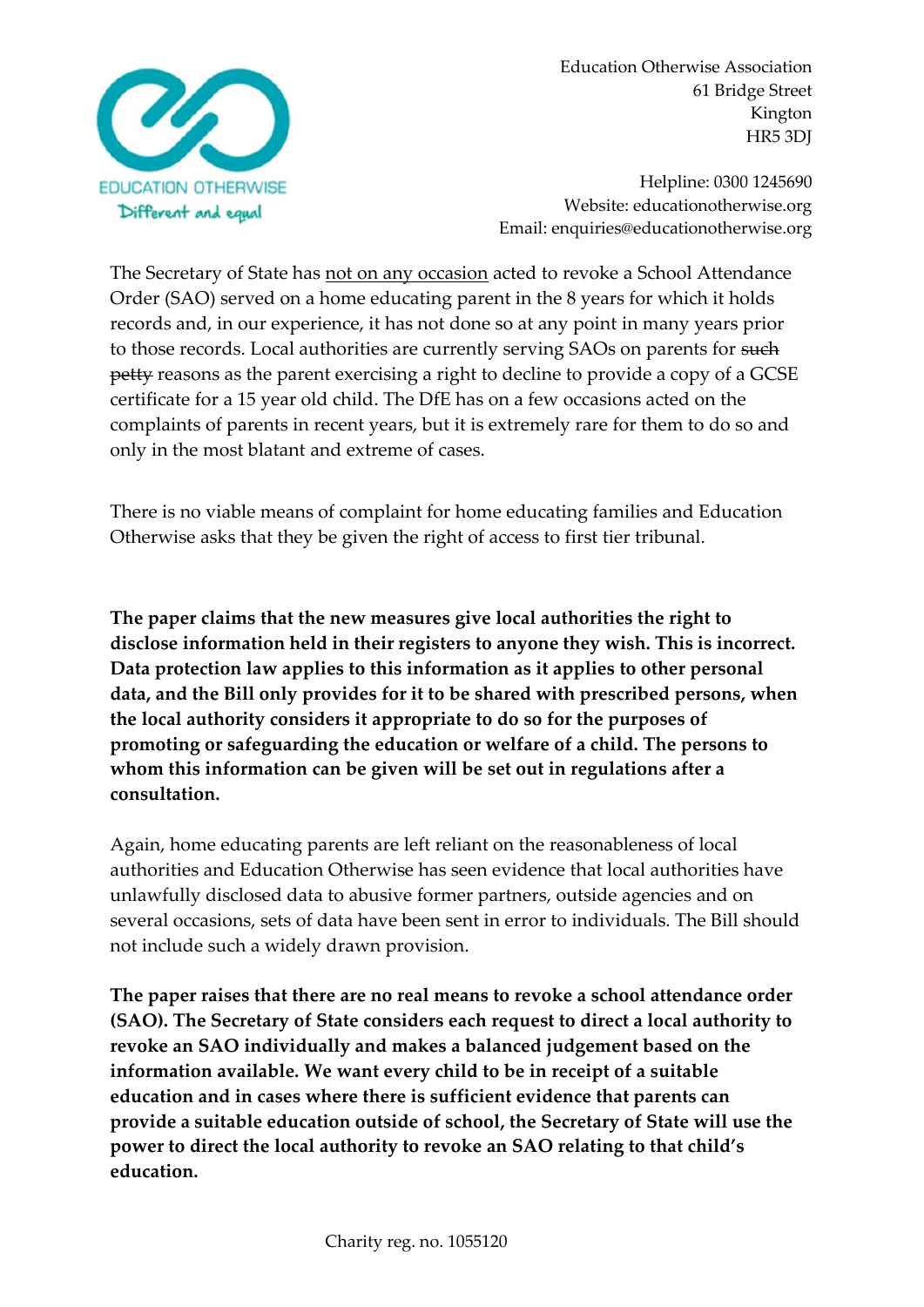

Helpline: 0300 1245690 Website: educationotherwise.org Email: enquiries@educationotherwise.org

The Secretary of State has not on any occasion acted to revoke a School Attendance Order (SAO) served on a home educating parent in the 8 years for which it holds records and, in our experience, it has not done so at any point in many years prior to those records. Please note that the DfE could not locate the majority of relevant records when asked to do so. Education Otherwise and its trustees have made request for revocation on behalf of parents on numerous occasions over the years and in cases where the case for revocation is very clear. It is simply not credible to suggest that no single case has met the bar for revocation in many years.

Education Otherwise believes that parents should be given the right to go to tribunal in cases where they consider heir authority to have unreasonably served a SAO.

**On the paper's further point that new section 436I (preliminary notice for school attendance order) provides too short a notice period to reasonably allow a parent to respond, we have engaged closely with stakeholders on this issue and believe that the time frame represents a reasonable notice period for parents whilst also ensuring that the time any child could be in potential receipt of unsuitable education is kept to a minimum.**

Consultation responses from the majority of stakeholders disagreed with every proposal made by the DfE. The DfE nonetheless proceeded with every aspect of its proposals. To consult and ignore does not justify this shortening of time limits, particularly in the light of local authorities often posting letters to parents dated several days previously, putting them immediately into late response time.

**The paper suggests that children will be punished for matters beyond their control because a parent has failed to comply with an administrative requirement, resulting in SAOs that mandate a child must attend school through compulsory school age. However, a parent would be able to apply to the local authority if they believe they are now able to evidence that a suitable education can be provided outside of school. The local authority can then amend or revoke the Order.**

This response simply does not stand up to examination. The point made is that the parent who does not provide information to the authority, or (as the Bill stands)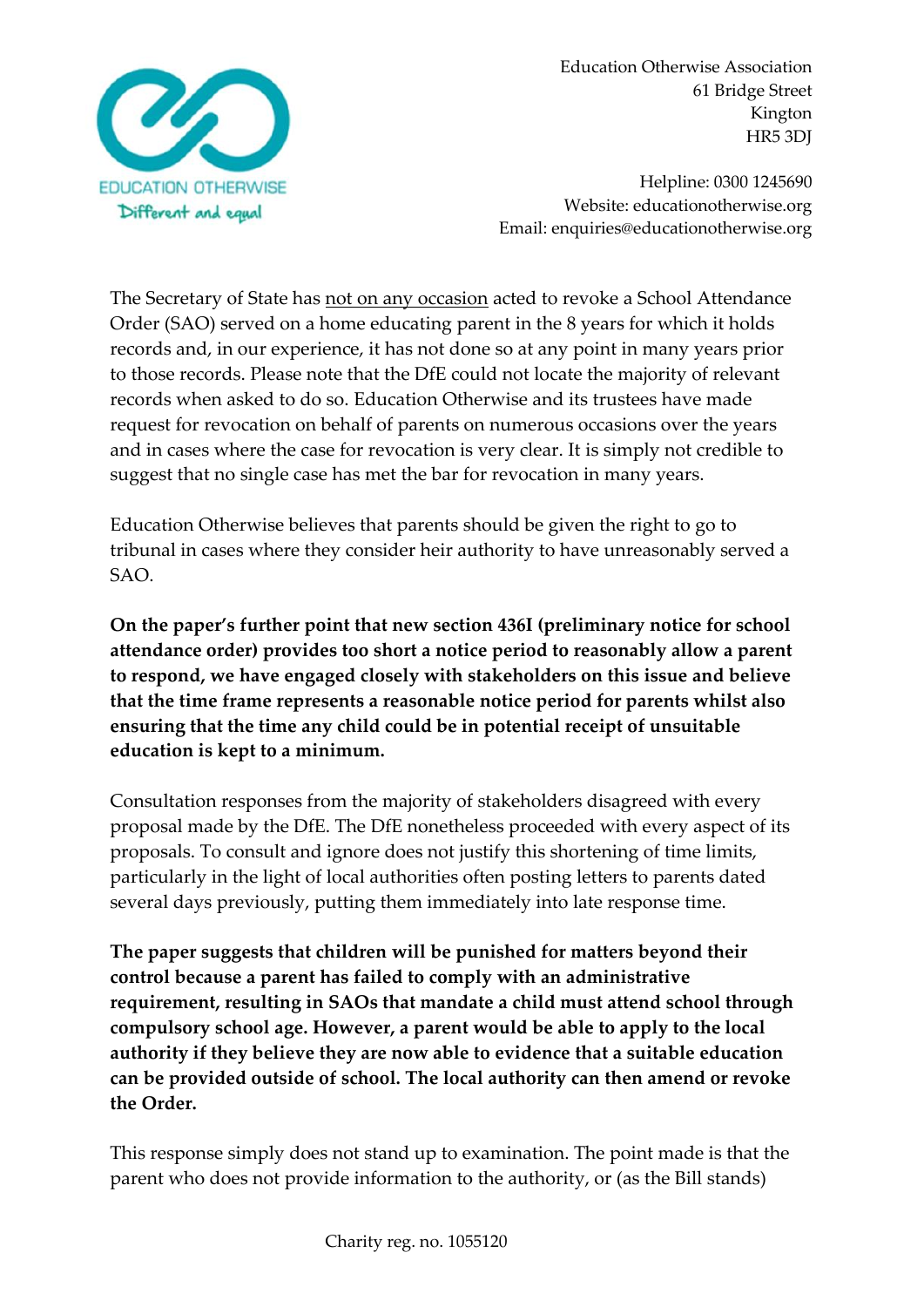

Helpline: 0300 1245690 Website: educationotherwise.org Email: enquiries@educationotherwise.org

provides erroneous information, will be served with a SAO which requires the child to attend school. Notwithstanding the fact that 'erroneous' is not defined, this effectively punishes the child for administrative error of the parent.

**The paper also raised concerns about the lack of description around the type of support that LAs can offer. The duty to provide support is not optional. Whenever asked to do so, the local authority will be required to provide some support to those that are registered, though it will be able to use its own judgement to decide the form of that support. As part of implementation of the Schools Bill, the department will create new statutory guidance explicitly stating what support should be provided. We will be engaging with stakeholders on this matter to ensure that the support offer is both useful to and desired by home-educating families.**

Research carried out amongst local authorities both in 2019 and recently, indicates that in all but a handful of those authorities, 'support' to home educators is described as provision of monitoring. This is not support in any sense of the word and is therefore understandably not welcomed by families. The Bill leaves the choice of form of support to the authority.

The DfE may intend to put into place statutory guidance to specify forms of support but that relies upon the good will and intention of the DfE; experience demonstrates that both of which cannot be relied upon to be favourable to the home educating family. The Bill does as we have stated: it gives no real duty to offer support to families.

**On the paper's concern that failure to comply with SAOs overturns the 'double jeopardy rule', this is not the case. The High Court confirmed in the case of Enfield v Forsyth [1987] 2 FLR 126 that the question of convicting someone for breaching the same school attendance order twice was not an issue of double jeopardy, it was simply a question of the correct interpretation of the legislation. Therefore, it will still be illegal to prosecute for the same offence twice. However, if an SAO is not complied with at a different time, this would be a new offence and can be prosecuted. LAs will still need to consider whether prosecution is appropriate, including taking into account whether the child is now receiving suitable education. However, they will be able to proceed straight to the SAO**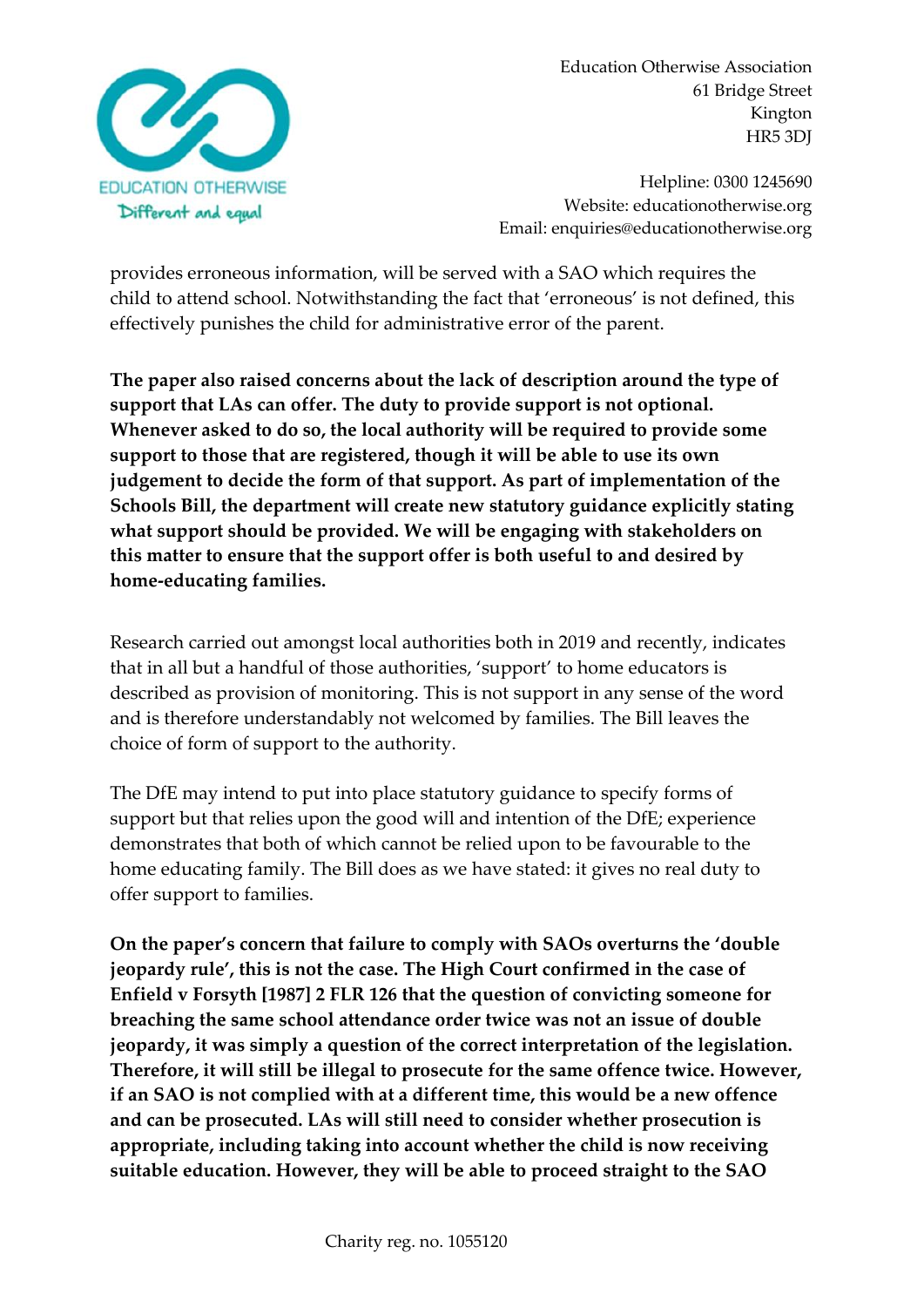

Helpline: 0300 1245690 Website: educationotherwise.org Email: enquiries@educationotherwise.org

# **being breached if a suitable education is not being provided. This is to ensure all children are in receipt of a suitable education.**

Here, we can do no better than to quote your department's own statement:

'*Section 436Q(5) sets out that where a person fails have their child registered at a school in accordance with a School Attendance Order, and is convicted of an offence under subsection (1), they may be found guilty of the same offence again if their failure to register their child at the named school continues. This reverses the effect of a Divisional Court decision in the case of Enfield London Borough Council v Forsyth & Forsyth [1987] 2 FLR, which held that after a parent had been found guilty of breaching a School Attendance Order then they could not be prosecuted for any further breaches of the same Order, and the local authority had to go through the process of making a new Order before prosecuting them again'.*

The Bill makes no provision for the local authority to '*consider whether prosecution is appropriate, including taking into account whether the child is now receiving suitable education'*. It is essential that this requirement is included on the Face of the Bill as it cannot rely on the reasonableness of the local authority, particularly given that local authorities wholly define 'suitable education' to capture the essence a 'school education'. Education Otherwise therefore draws the attention of your office to the Education Act, which states that parents are responsible for their children's education, 'either by regular attendance at school or otherwise'; the fact is that education is compulsory, but schooling is not.

**The paper states that the 'double jeopardy' rule protects individuals against the abuse of state power. There is no intention for these measures to harm children and families; rather, this will assist local authorities in achieving the best outcomes for children. By changing the process to allow for breaches of the same school attendance order to be prosecuted without making a new SAO, the duplication of effort will be reduced. This will allow local authorities to work on important broader cases instead of potentially the same cases again and again, where extensive resources are needed for repeated SAOs on the same person(s). This in turn allows for more children to be in education rather than becoming children missing education.**

Whilst this may be the intention of the Bill there is no research basis on which to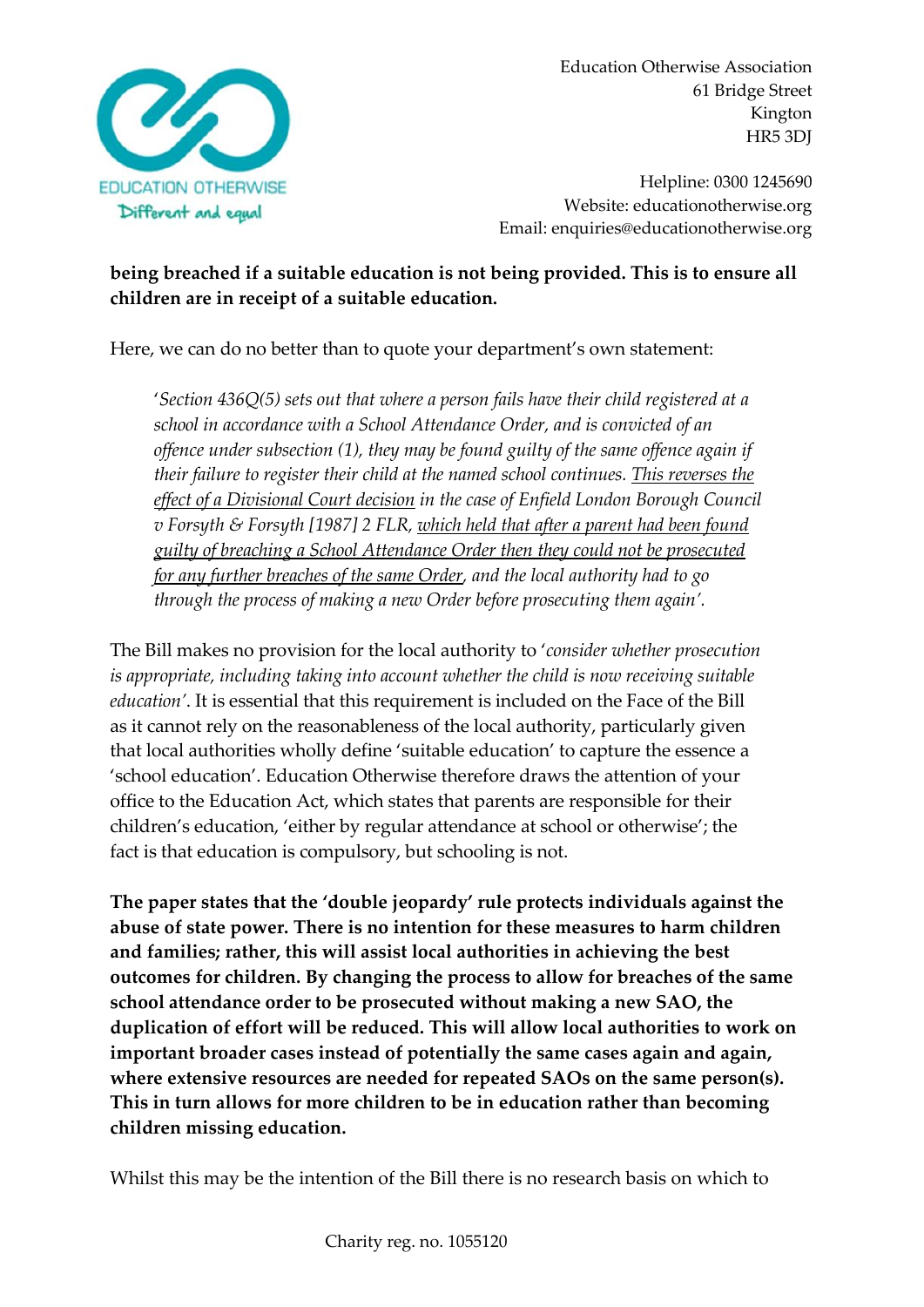

Helpline: 0300 1245690 Website: educationotherwise.org Email: enquiries@educationotherwise.org

suggest that the effect will be as intended.

This response also assumes that local authorities are not only reasonable, but benign. With all due respect, they are not. Education Otherwise is aware of and has made the DfE aware of more than just an isolated number of cases where SAOs are served without just cause. In one instance a parent was served with SAOs on six occasions, on each occasion the parent was acquitted on the basis of the education being suitable and on each acquittal, save the last (the child ceased to be CSA), the local authority served a new SAO on the parent. This can only be interpreted as blatant harassment.

**Concerns have been raised in the paper that the penalties are extreme and will harm children and families. These measures are necessary as there is currently an incentive for some parents to remove their child from school under the guise of home education and not provide a suitable education. This is because a breach of a School Attendance Order is currently punishable by a fine of up to £1,000, compared to a maximum fine of £2,500 for the offence of knowingly failing to cause a child to attend the school at which they are registered. By increasing the cost of a breach of a School Attendance Order and bringing the amount in line with failing to ensure a child attends a school, we can increase the deterrent and help ensure that as many children are in receipt of a suitable education as possible.**

At no point has the DfE undertaken independent research to support the view that parents remove their children from school in the guise of home education in order to avoid fines. The mere fact that the DfE chose to cite this most peculiar reason in support does of its own demonstrate a degree of nefarious intent. Where is the properly conducted independent research?

It is clear that the proposed increase in fines is an unashamed act that is intended to impoverish home educating families. The DfE message is simpler, direct and has nothing to do with whether school or being home educated is in the best interest of the child: send your child to school or public funds will be used to drive the family towards poverty and ongoing harassment.

### **It has also been raised that exceptions to the duty on providers of out-of- school**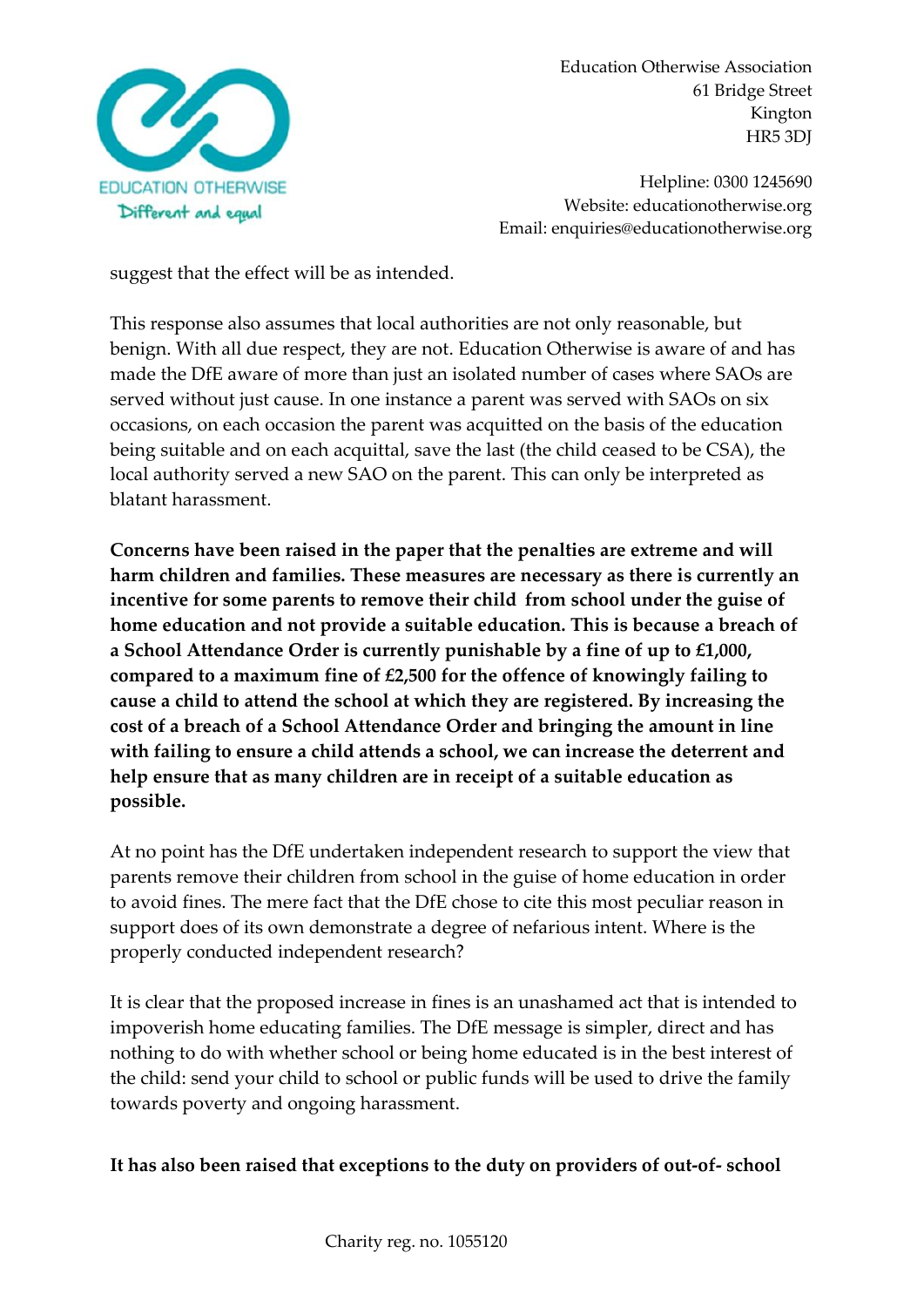

Helpline: 0300 1245690 Website: educationotherwise.org Email: enquiries@educationotherwise.org

**education to provide information do not go far enough and could bring in individual tutors, tutoring services, childminders, relatives or even some families. This will be mitigated by a threshold set out in regulations, which will ensure that the duty to provide information only targets those providers that are used for a substantial proportion of a child's education.**

As the Bill stands, these very serious concerns are not mitigated and we are reliant on the exercise of the DfE of its discretion and its good intentions. Education Otherwise has witnessed how readily the DfE dispenses with its stated intentions and routinely abuses the trust of stakeholders by use of guidance. We simply cannot depend upon the DfE to treat stakeholders fairly because the DfE cannot be relied upon to act fairly with the best interest of all children as their mantra. Exceptions must be clearly set out in the Bill.

**Lastly, the paper states that the Bill is introducing no system of oversight of local authorities. If a local authority is not acting reasonably in undertaking its Education Act 1996 responsibilities, of which the Children Not in School measures will be included, then the department can intervene. We are regularly meeting with the Association of Elective Home Education Professionals and home educators to address any issues across England. In our statutory guidance, we will also set out best practice within local authorities to reduce any inconsistencies in practice.**

Meetings with the Association of Elective Home Education Professionals (AEHEP) together with home education stakeholders commenced only within recent weeks. The DfE has met separately with the AEHEP to our knowledge, on numerous occasions taking its lead from their requirements.

Education Otherwise reiterates that the DfE has not at any point intervened to revoke a SAO served on a home educating parent and has only acted on information provided in respect of the most extreme cases of unreasonable conduct by local authorities. Home educating parents should expect to be able to access a first tier tribunal to obtain independent adjudication in such cases.

This Bill presents a significant safeguarding risk to children by making a naïve assumption that local authority intervention is kindly, benign and is singularly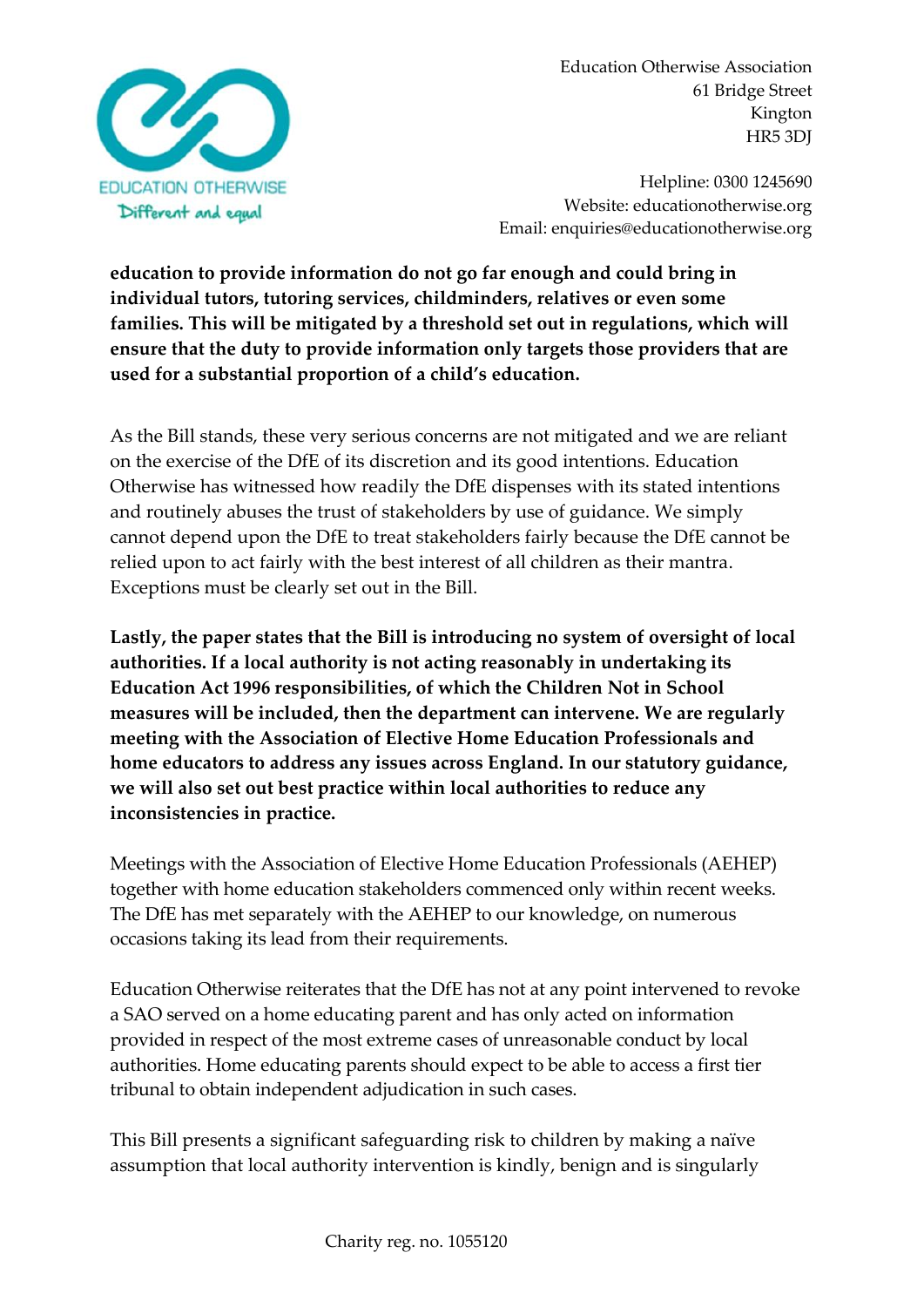

Helpline: 0300 1245690 Website: educationotherwise.org Email: enquiries@educationotherwise.org

focused on the education of home educated children. It is not. Every day of the week, Education Otherwise is dealing with grossly unacceptable behaviour by local authorities. We know that parents can be terrified of their authority staff, fearing months and even years, of draconian and frankly bullying conduct. The effect of local authority behaviour extends further, with parents fearful of their authorities, avoiding NHS services, dentists, birth registration and give birth to their babies unaided. This is happening now. The Bill, if enacted will raise this risk exponentially.

The Bill represents a huge power grab by the DfE which leaves home educating families exposed to further harm. To quote 2021 research (English):

'*Registration is frequently seen in the home educating community as a blunt instrument of control and is re-traumatising for many families who have experienced trauma in schools. … there is no evidence that home educated children are less safe than schooled children. As such, the research in the field suggests registration needs to be considered very carefully, applied cautiously, mandated and managed gently, and always be considered in partnership with the home educating community'*.

Education Otherwise asks that Peers, MPs and the Baroness reflect on the facts of this Bill, not the intentions of the DfE, stated or otherwise.

Yours sincerely

Education Otherwise

#### References used:

Moriarty, K. (2017). Reading, writing, and stifling homeschool regulations. Eureka Street, 27(8), 17- 19.

English, R (2021) 'Registration of home educated children: efficacy and effect.' In Education Otherwise. [Online] Available from: https://www.educationotherwise.org/registration-of-homeeducated-children-efficacy-and-effect/